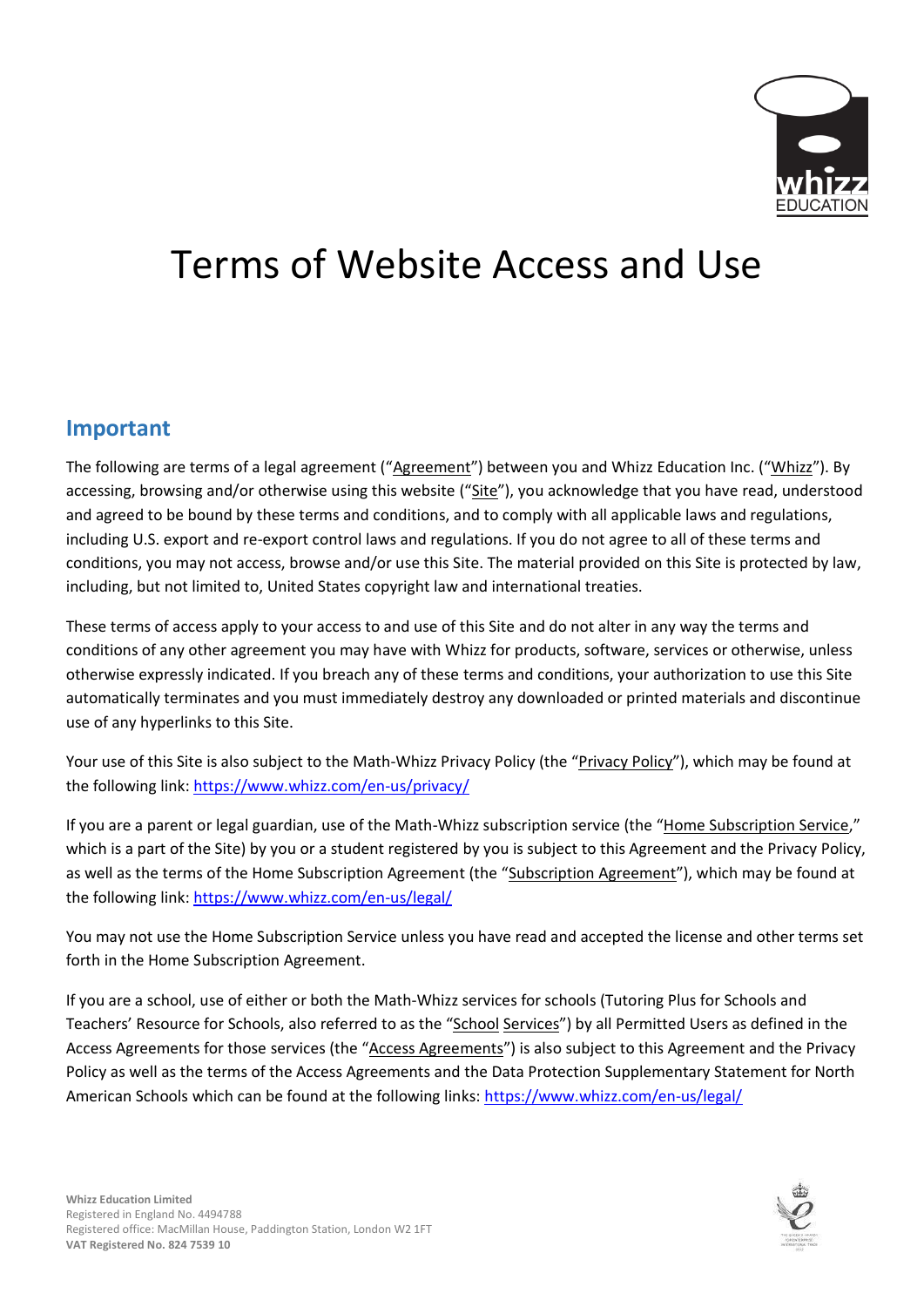

In the case of all users, if you permit a minor to access the Site, you agree to ensure that the use of the Site by the minor is in accordance with this Agreement and you acknowledge and agree that such use is subject to the Privacy Policy. Further, if you permit a minor access to the Home Subscription or the School Services (together referred to hereafter as the Services), you agree to ensure that the use of the Site by the minor is in accordance with the Subscription Agreement or the Access Agreements as the case may be.

This Agreement was last revised on 31<sup>st</sup> July, 2019.

# **Warranty Disclaimer**

This Site, including the Services and all software, functions, materials, and information, is provided "as is" without warranties of any kind, either express or implied. Whizz disclaims all warranties, express or implied, including, but not limited to, warranties of quiet enjoyment and non-infringement and any implied warranties of merchantability, fitness for a particular purpose, non-infringement, title, quiet enjoyment, data accuracy, system integration, and informational content. Whizz does not and cannot guarantee or warrant that files or materials available for downloading from this Site, if any, will be free from infection, viruses, worms, trojan horses, or other code that manifest contaminating or destructive properties. Whizz does not warrant that this Site, the Services, or any associated software, materials, or products will be uninterrupted or error-free or that any defects in this Site, the Services, or any associated software, materials, or products will be corrected.

Some states do not allow the exclusion of certain warranties or conditions, so some of the above may not apply to you.

# **Use Restrictions**

Copyright. All Site materials, including, without limitation, text, pictures, graphics and other files and the selection and arrangement and the look and feel thereof are copyrighted materials of Whizz or third parties. Permission is granted to display, copy, and download the materials on this Site for personal, noncommercial use only, provided you do not modify the materials and that you retain all copyright and other proprietary notices contained in the materials. You may not, however, distribute, copy, reproduce, display, republish, download, or transmit any material on this Site for commercial use without prior written approval of Whizz. You may not "mirror" any material contained on this Site on any other server without prior written permission from Whizz. Any unauthorized use of any material contained on this Site may violate copyright laws, trademark laws, the laws of privacy and publicity and communications regulations and statutes.

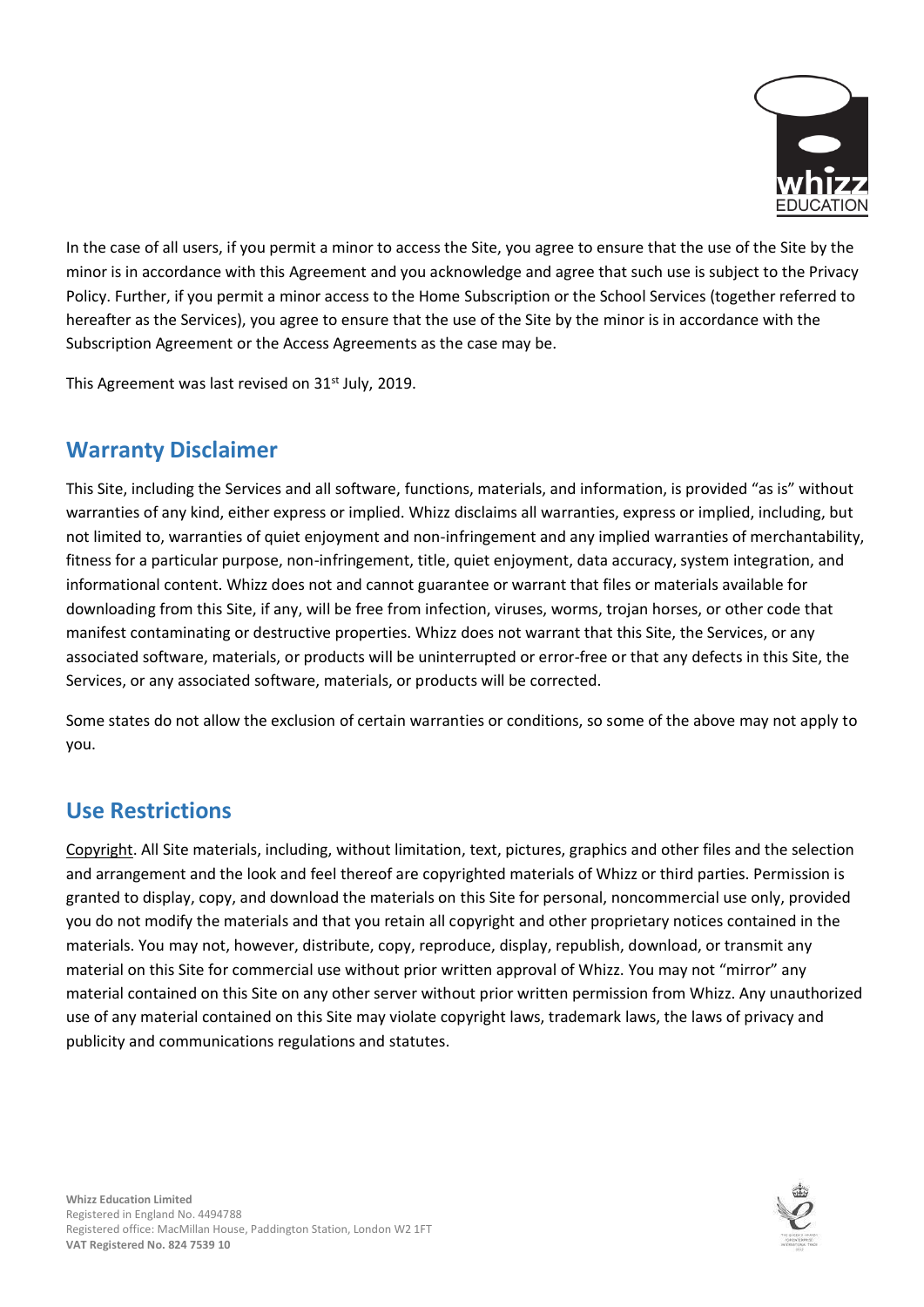

Trademarks. The trademarks, service marks, trade names, and logos (the "Trademarks") used and displayed on this Site are registered and unregistered trademarks, in the United States and/or other countries, belonging to Whizz or their respective owners. In addition, all page headers, custom graphics, button icons, and scripts are Trademarks of Whizz or third parties, and may not be copied, imitated or used, in whole or in part, without the prior written permission of Whizz. You acknowledge that the Trademarks used and displayed on this Site are and shall remain the sole property of Whizz or the Trademark owner. Nothing in this Agreement shall confer any right of ownership of any of the Trademarks in you. Further, nothing in this Site shall be construed as granting, by implication, estoppel or otherwise any license or right to use any Trademark used or displayed on the Site, without the express written permission of Whizz or the Trademark owner. The misuse of the trademarks displayed on this Site, or any other content on the Site, is prohibited.

Hyperlinks. You are granted a limited, nonexclusive right to create a "hypertext" link to this Site provided that such link is to the entry page of this Site and does not portray Whizz or any of its products or services in a false, misleading, derogatory, or otherwise defamatory manner. This limited right may be revoked at any time for any reason whatsoever. You may not use framing techniques to enclose any Whizz trademark, logo or trade name or other proprietary information including the images found at the Site, the content of any text or the layout or design of any page or any form contained on a page without Whizz's express written consent. Links to third-party sites on this Site are provided solely as a convenience to you. If you use these links, you will leave this Site. Whizz has not reviewed all of these third-party sites and does not control and is not responsible for any of these sites, their content or their policies, including, without limitation, privacy policies or lack thereof. Whizz does not endorse or make any representations about third-party sites or any information, software or other products or materials found there, or any results that may be obtained from using them. If you decide to access any of the third-party sites linked to this Site, you do so entirely at your own risk. You acknowledge and agree that Whizz shall not be responsible or liable, directly or indirectly, for any damage or loss caused or alleged to be caused by, or in connection with the use of or reliance on any such third-party sites.

Limited Access. Except as expressly permitted by Whizz, any access or attempt to access non-public or subscription areas of the Site or Whizz computer system or other information contained on the system for any purposes is strictly prohibited. Access to subscription areas requires that you first agree to the Home Subscription Agreement or one of the School Access Agreements. You agree that you will not (i) use any robot, spider, other automatic device, or manual process to "screen scrape," monitor, "mine," or copy the web pages on the Site or the content contained therein without Whizz's express written permission, (ii) spam or send unsolicited email to any other user of the Site for any reason, (iii) use any device, software or routine to interfere or attempt to interfere with the proper working of the Site, or (iv) take any action that imposes an unreasonable or disproportionately large load on Whizz's infrastructure.



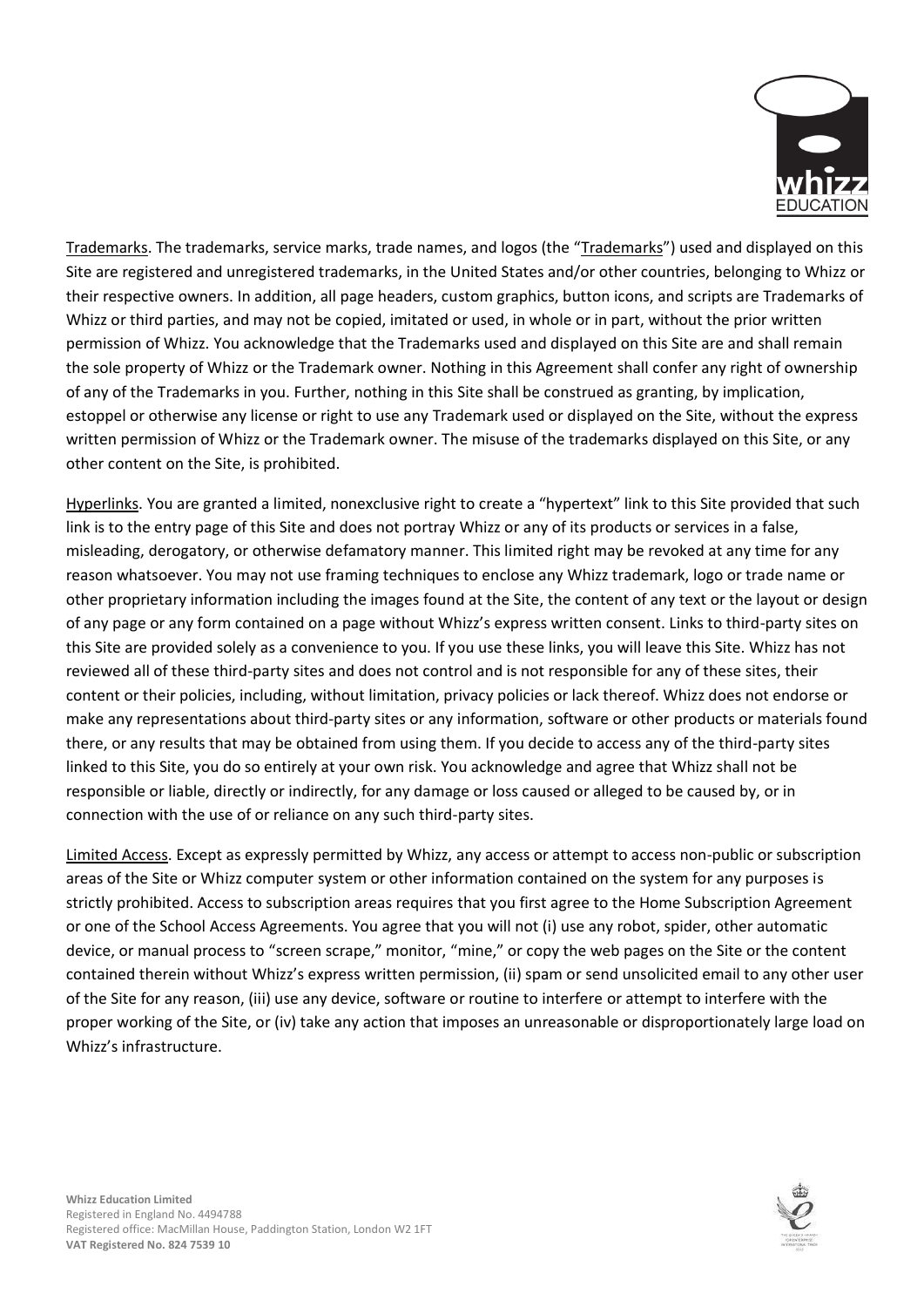

# **Limitation of Liability**

In no event will Whizz, its suppliers or other third parties mentioned at or in this Site be liable for any indirect, special, incidental, or consequential damages, damages resulting from lost profits, lost data or business interruption, damages arising out of, resulting from or relating to the use or inability to use this Site, any websites linked to this Site, any of the Services, the materials, software or other information contained in any or all such sites or the Services, whether based on warranty, contract, statutes, regulations, tort (including but not limited to, negligence) or any other legal theory and whether or not advised of the possibility of such damages.

In no event will Whizz, its suppliers or other third parties mentioned at or in this Site be liable to you for any amounts aggregating in excess of the amount paid by you to Whizz for any service provided by Whizz through this Site in the six month period before the claim arises.

Some states do not allow the exclusion or limitation of certain damages, so some of the above may not apply to you.

### **U.S Government Restricted Rights**

The materials on this Site are provided with "RESTRICTED RIGHTS." Use, duplication, or disclosure by the government is subject to restrictions as set forth in applicable laws and regulations. Use of the materials by the government constitutes acknowledgment of Whizz's or other owner's proprietary rights in them.

# **Revisions to This Agreement**

Whizz may revise this Agreement at any time without advance notice by updating this posting. We will post any changes on this page, and each version of this Agreement will be identified by its revision date above. By using this Site you agree to be bound by any such revisions and should therefore periodically visit this Site and page to determine the then-current terms and conditions of use to which you are bound.

# **Applicable Law and Venue; Miscellaneous**

This Agreement shall be governed by and construed in accordance with the laws of the State of Washington, without regard to the conflict of laws provisions thereof. You irrevocably and unconditionally consent to submit to the exclusive jurisdiction of the state and federal courts located in King County, Washington for any litigation, claim, controversy or dispute arising out of or relating to this Agreement and agree not to commence any litigation arising out of or relating to this Agreement except in such courts.